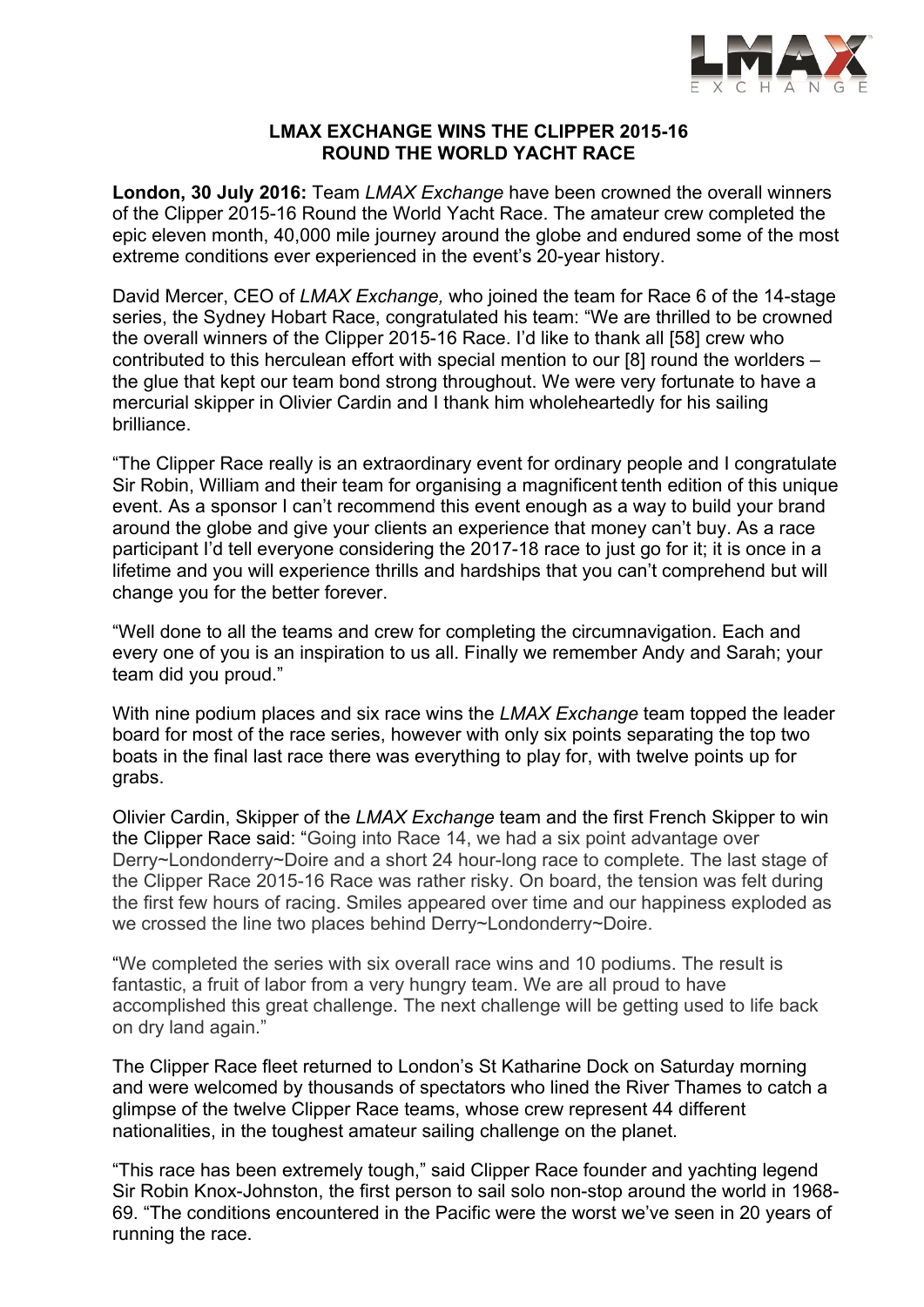

"I am proud of all of the crew; they have taken on all the world's most challenging oceans and have been very resilient. They should be justly proud of themselves – whether crossing a single ocean or circumnavigating the entire planet. It is a remarkable achievement. The novices who set out eleven months ago have returned as seasoned sailors."

The Clipper 2015-16 Race departed London on 30 August 2015 and visited 14 different ports in ten different countries during the race series. The route took teams from London to Rio de Janeiro, Cape Town, Albany (Western Australia), Sydney, Airlie Beach (the Whitsundays), Da Nang (Vietnam), Qingdao (China), Seattle, Panama, New York, Derry-Londonderry, and Den Helder (the Netherlands), and back to London.

**- ENDS -**

# **For further information, please contact:**

LMAX Exchange: **Sunny Singh** +44 (0)20 3192 2562 press@LMAX.com

# **Notes to Editors**

### **About LMAX Exchange:**

Recognised as one of the UK's fastest growing technology firms for three consecutive years (2015, 2014 and 2013 Sunday Times, Tech Track 100), LMAX Exchange is the leading MTF for FX, authorised and regulated by the FCA. Servicing retail brokers, funds, corporates, asset managers and banks, LMAX Exchange delivers a unique vision for global FX trading - a transparent, neutral, level playing field for all market participants, regardless of status, size or activity levels.

The LMAX Exchange OPEN order book is driven by streaming, no 'Last Look' limit orders supplied by General Member liquidity providers. LMAX Exchange offers a range of key products, including spot FX, precious metals, commodities and equity indices, with complete pre and post-trade transparency and order execution where no 'last look' is standard. Orders are executed in strict price/time priority at an average speed of 4ms.

LMAX Exchange – the emerging benchmark for global FX.

#### **Awards:**

#### **Business growth awards:**

2015 Winner – Deloitte UK Technology Fast 50 2015 Winner – Deloitte EMEA 500 2015 #6 Fastest Growing Tech Company in the UK – Sunday Times Tech Track 100 2015 Recognised as a Tech City Future Fifty company 2014 #1 Fastest Growing Tech Company in the UK – Sunday Times Tech Track 100 2013 #15 Fastest Growing Tech Company in the UK – Sunday Times Tech Track 100

# **FX industry awards:**